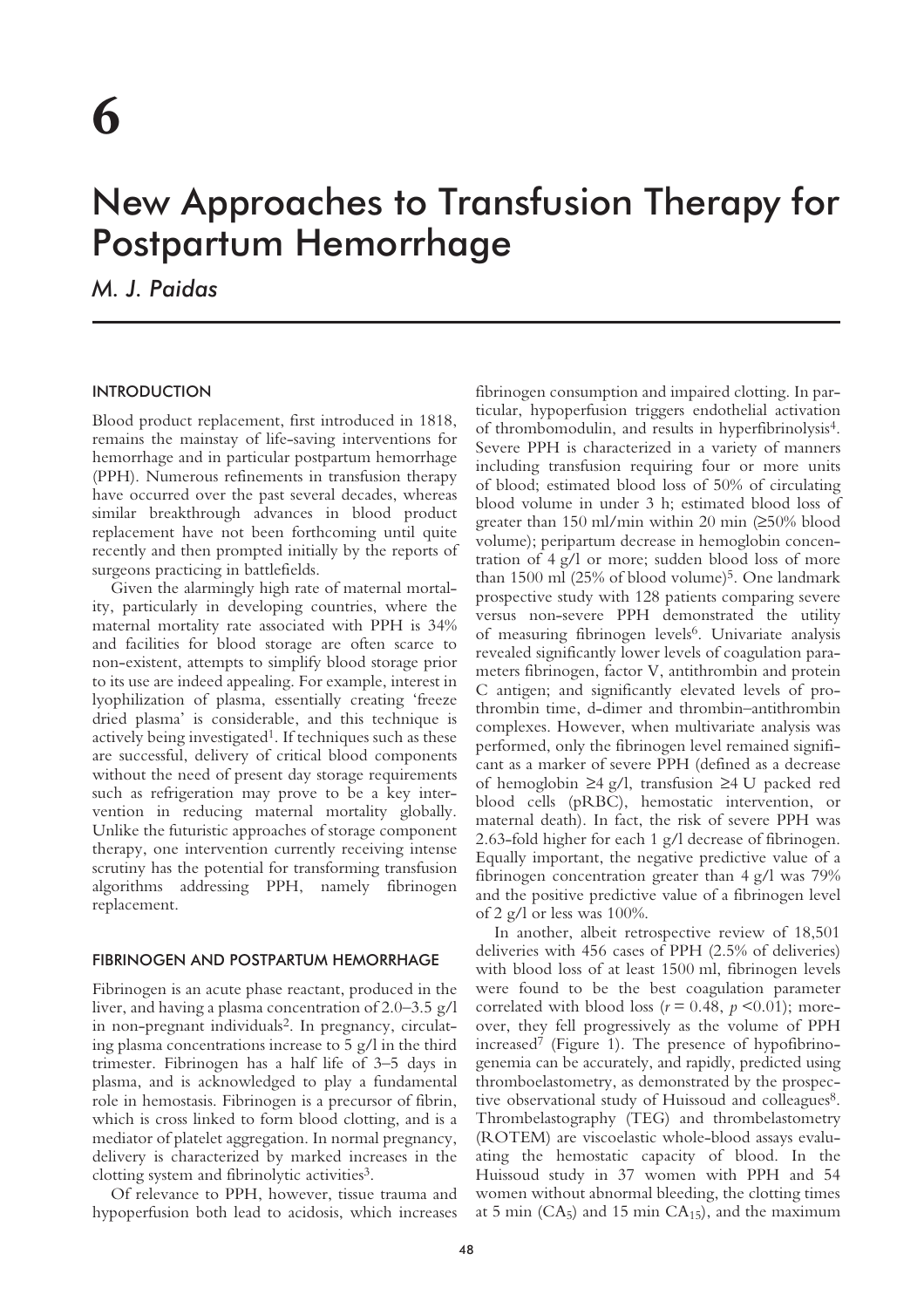clot firmness were significantly lower in the PPH group than in controls  $(p \le 0.0001)$ . These parameters were strongly correlated with fibrinogen levels in both groups (*r* = 0.84–0.87*, p* <0.0001) (Figure 2, Table 1). A recent Cochrane systematic review concerning the use of thrombelastography or thromboelastometry to guide transfusion therapy, although not specific to pregnancy, found a significant reduction in blood loss favoring the use of TEG/ROTEM (85 ml; 95% CI 29.4–140.7) and in the proportion of patients receiving freshly frozen plasma and platelets (relative risk  $(RR)$  0.39, 95% CI 0.27–0.57)<sup>9</sup>. Table 2 lists the classification of thrombelastography and thrombelastometry parameters<sup>10</sup>.

#### FIBRINOGEN REPLACEMENT THERAPY

Fibrinogen concentrate has been used to correct hypofibrinogenemia in the setting of obstetric hemorrhage. Bell and colleagues reported the use of fibrinogen concentrate to treat six cases of obstetric hemorrhage in conjunction with other blood components including platelets, fresh frozen plasma and  $pRBC<sup>11</sup>$ . In their experience, coagulation parameters normalized rapidly and hemorrhage improved. Table 3 highlights the differences in the volume of fibrinogen replacement products<sup>11</sup>. Table 4 provides characteristics of the available fibrinogen replacement products2.

A randomized, double blind, placebo controlled trial is underway to assess the utility of fibrinogen replacement in the setting of PPH (Fibrinogen Concentrate as Initial Treatment for PPH: A Randomised Clinically Controlled Trial (FIB-PPH, Copenhagen, Denmark, ClinicalTrials.gov Identifier: NCT01359878). The aim of the study is to determine



**Figure 1** Fibrinogen levels in postpartum hemorrhage. From de Lloyd *et al*., 20117 , with permission



**Figure 2** Assessment of fibrinogen level in PPH by thromboelastography: fib-tem® test. From Huissoud *et al*., 20098 , with permission

**Table 1** Cut off values for CA<sub>5</sub> fib-tem<sup>®</sup> in PPH. From Huissoud *et al.*, 2009<sup>9</sup>, with permission

| Fibrinogen levels<br>(g/l) | Fib-tem cut-off<br><i>values</i> (mm) | Sensitivity %<br>$(95\% \text{ CI})$ | Specificity $\%$<br>$(95\% \text{ CI})$ | $PPV\%$<br>$(95\% \text{ CI})$ | $NPV\%$<br>$(95\% \text{ CI})$ | AUC  |
|----------------------------|---------------------------------------|--------------------------------------|-----------------------------------------|--------------------------------|--------------------------------|------|
| Fibrinogen $<$ 2           | $CA5 = 6$                             | $100(100-100)$                       | $87(77-96)$                             | $50(36-64)$                    | $100(100-100)$                 | 0.97 |
| Fibrinogen $\leq 1.5$      | $CA5 = 5$                             | $100(100-100)$                       | $85(76-95)$                             | $30(17-43)$                    | $100(100-100)$                 | 0.96 |
| Fibrinogen $\leq 1$        | $CA5 = 4$                             | $100(100-100)$                       | $86(76-96)$                             | $13(3-22)$                     | $100(100-100)$                 | 0.96 |
| Fibrinogen $<$ 2           | $CA_{15} = 8$                         | $100(100-100)$                       | $84(75-94)$                             | $46(32-60)$                    | $100(100-100)$                 | 0.96 |
| Fibrinogen $\leq 1.5$      | $CA_{15} = 6$                         | $100(100-100)$                       | 88 (78-97)                              | $33(20-46)$                    | $100(100-100)$                 | 0.97 |
| Fibrinogen $\leq 1$        | $CA_{15} = 5$                         | $100(100-100)$                       | 88 (79-97)                              | $14(5-24)$                     | $100(100-100)$                 | 0.97 |

AUC, area under curve; CI, confidence interval; NPV, negative predictive value; PPV, positive predictive value

**Table 2** Classification of thromboelastometry (TEG) and thromboelastography (ROTEM). From Armstrong *et al.*, 2011<sup>10</sup>, with permission

| Curve parameter                | Definition                                                                                  | $ROTEM^{\otimes}$<br>abhreviation | $TEG^{\mathbb{B}}$<br>abbreviation | Clinical application                                               |
|--------------------------------|---------------------------------------------------------------------------------------------|-----------------------------------|------------------------------------|--------------------------------------------------------------------|
| Clotting time (s)              | Time from start of test until the start of clot<br>formation (2 mm amplitude of deflection) | <b>CT</b>                         | $\mathbf{r}$                       | Assesses activation of coagulation – primarily<br>clotting factors |
| Clot formation<br>time (s)     | Time from beginning of clot formation to<br>amplitude of 20 mm                              | <b>CFT</b>                        | $\mathbf{k}$                       | Assesses rate of clot development                                  |
| Alpha angle $(°)$              | The angle of a tangent to the curve at 2 mm<br>amplitude                                    |                                   | $\alpha$                           | Assesses both rate and strength of clot formation                  |
| Maximum clot<br>firmness (mm)  | Maximal amplitude of the curve                                                              | <b>MCF</b>                        | МA                                 | Assesses contribution of fibrinogen and platelets<br>to the clot   |
| Amplitude at set<br>times (mm) | Amplitude of the curve at 5, 10, 15 and<br>$20 \text{ min}$                                 | A5.A10                            | A30.60                             | Assesses of rate of clot formation                                 |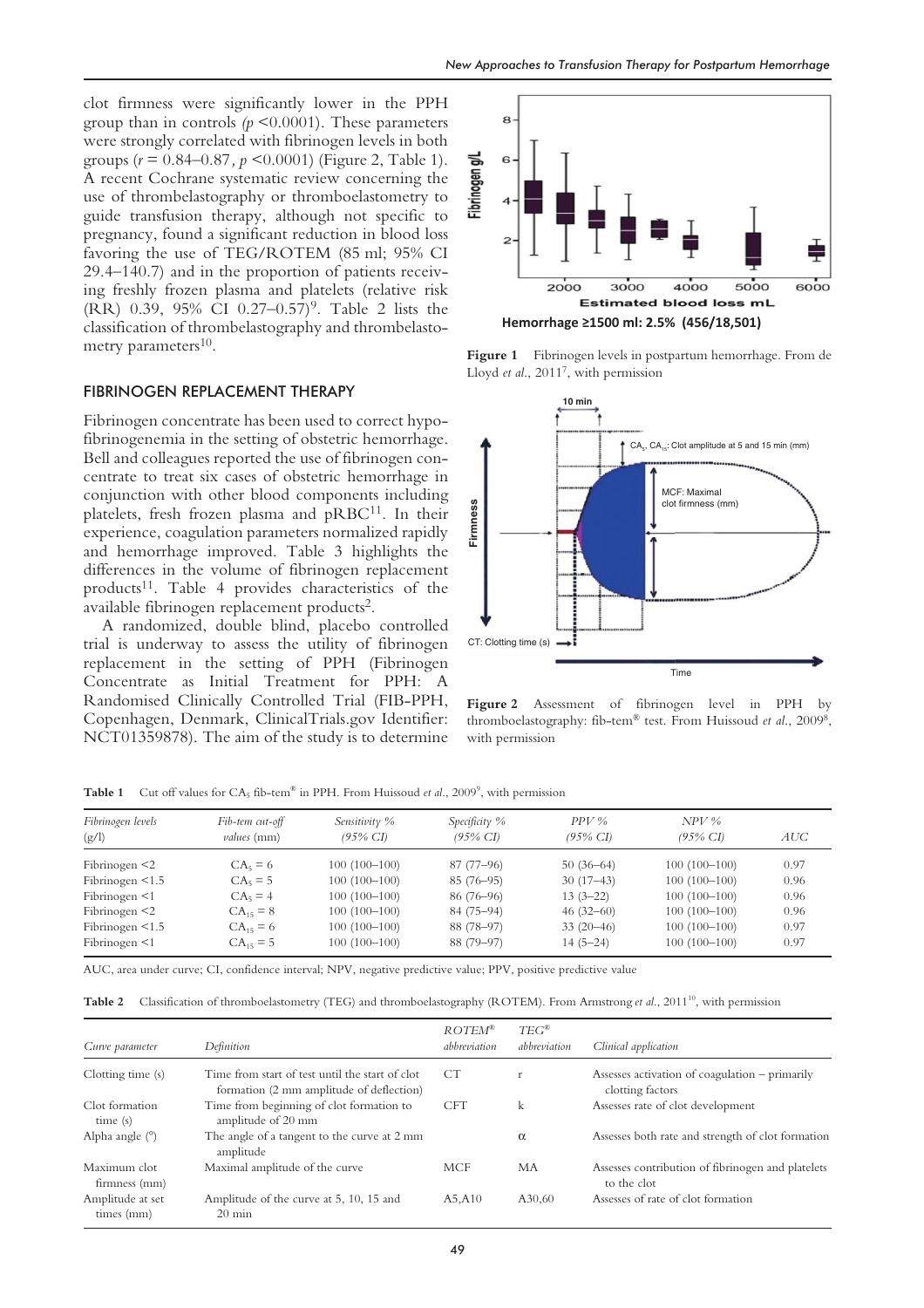whether early treatment with fibrinogen concentrate (Haemocomplettan®, CSL Behring 2 g IV) compared to saline (100 ml) can reduce the incidence of blood transfusion in PPH. The study is planned to finish October 2013, after evaluating 245 patients from four hospitals in Denmark over a 2 year period. The primary outcome of the study is the incidence of transfusion with allogenic transfusion blood products during hospitalization or until 6 weeks postintervention. The secondary outcomes include the following:

- (1) Severe PPH as shiown by decrease in hemoglobin more than 2.5 mmol/l, transfusion of 4 pRBC or more, or hemostatic intervention (embolization, surgical arterial ligation or hysterectomy, death);
- (2) Estimated blood loss during hospitalization or until 6 weeks postintervention;
- (3) Total amount of transfused blood products during hospitalization or until 6 weeks postintervention;
- (4) Rebleeding during hospitalization or until 6 weeks postintervention (bleeding reoccurring after primary hemostasis) and requiring surgical procedures or intervention;

Table 3 Comparison of cost and quantity of fresh frozen plasma (FFP), fibrinogen concentrate and cryoprecipitate required to raise plasma fibrinogen concentration by 1 g/l in a 70-kg adult. From Bell *et al*.,  $2010^{11}$ , with permission

| Blood product                | Predicted quantity required to<br>increase plasma fibrinogen concen-<br><i>tration by 1 g/l</i> (ml) | Cost to increase<br>plasma fibrinogen<br>concentration by $1$ g/l |
|------------------------------|------------------------------------------------------------------------------------------------------|-------------------------------------------------------------------|
| FFP <sup>6</sup>             | $4 \text{ units}$ (1000 ml)                                                                          | £384                                                              |
| Cryoprecipitate <sup>6</sup> | 13 units (260 ml)                                                                                    | £478                                                              |
| Fibrinogen                   | 2 g (100 ml)                                                                                         | $\angle 440$                                                      |
| concentrate <sup>8</sup>     |                                                                                                      |                                                                   |

Quantities may vary according to ongoing consumption or dilution of fibrinogen. Prices obtained from the University Hospital of Wales Blood Bank, 2008

- (5) Hemoglobin less than 3.6 mmol/l during hospitalization or until 6 weeks postintervention;
- (6) Side-effects: including thromboembolic complications (safety measures/potential known sideeffects) or until 6 weeks postintervention.

Inclusion criteria for the trial consist of informed consent from patient; women who develop PPH as bleeding from uterus and/or the birth canal within 24 h postpartum; age 18 years or older; if vaginal birth indication of either estimated blood loss of 500 ml or more and indication of manual removal of placenta or indication of manual exploration of uterus due to continuous bleeding after birth of placenta in the operating theater with anesthetic assistance; and if birth by cesarean section, perioperative blood loss of 1000 ml or more. The study exclusion criteria consist of patients with known inherited deficiencies of coagulation; patients in antithrombotic treatment antepartum due to increased risk of thrombosis; pregnancy with prepregnancy weight less than 45 kg; and patients who refuse to receive blood transfusion. Thromboelastography will be evaluated in the trial using the TEG/ Functional Fibrinogen/Rapid-TEG, at baseline; immediately after intervention, and 4 hours and 24 hours after intervention. The baseline test is blinded to the providers, while the remainder are clinically available to the care providers. Fibrinogen levels, d-dimer, international normalized ratio (INR), platelet count, and antithrombin will be assessed as well. This trial will provide necessary data to formulate clinical guidelines regarding the use of fibrinogen replacement in the setting of PPH.

Fibrinogen therapy is a promising intervention for PPH. Key questions which remain unanswered regarding PPH are outlined below. What is the trigger for fibrinogen replacement? Will it be used for prophylaxis or treatment, or both? Where does fibrinogen fit in postpartum prevention and/or treatment

Table 4 Comparison of attributes of fresh frozen plasma (FFP), cryoprecipitate and fibrinogen concentrate. From Rahe-Meyer and Sørensen, 2011<sup>2</sup>, with permission

| <b>Attribute</b>                           | Fibrinogen concentrate                                                                                                              | Cryoprecipitate                                                                                                                                                                                  | Human plasma                                                                                                                                                                                            |
|--------------------------------------------|-------------------------------------------------------------------------------------------------------------------------------------|--------------------------------------------------------------------------------------------------------------------------------------------------------------------------------------------------|---------------------------------------------------------------------------------------------------------------------------------------------------------------------------------------------------------|
| Constituents                               | Pure preparation of fibrinogen (few<br>other constituents)                                                                          | Contains clotting factors VIII and XIII<br>as well as fibrinogen<br>Also contains von Willebrand factor                                                                                          | Contains all clotting factors and numerous<br>other proteins                                                                                                                                            |
| Safety and<br>transmission<br>of pathogens | Viral inactivation, therefore minimal<br>risk of pathogen transmission<br>No unwanted clotting factors<br>Low thombogenic potential | No viral inactivation, therefore<br>potential risk of pathogen transmission<br>Transfusion of large quantities can raise<br>levels of several coagulation factors<br>Thrombotic risk established | No viral inactivation (except commercially<br>produced plasma products), therefore<br>potential risk of pathogen transmission<br>Risk of transfusion-related reactions (e.g.<br>TRALI) and hypervolemia |
| Dosing: control<br>and consistency         | Well-defined quantity of fibrinogen<br>Accurate and consistent dosing<br>Low infusion volume                                        | Variable fibrinogen levels, which are<br>donor dependent<br>Accurate dosing not possible<br>Low infusion volume, albeit larger than<br>fibrinogen concentrate                                    | Variable fibrinogen levels, which are donor<br>dependent<br>Accurate dosing not possible<br>Only modest increase in fibrinogen is possible<br>High infusion volume                                      |
| Administration                             | Rapidly reconstituted - administered<br>with minimal delay (5 min)<br>No cross-matching required                                    | Must first be thawed, delaying<br>administration (45 min)<br>Cross-matching is required                                                                                                          | Must first be thawed, delaying administration<br>$(45 \text{ min})$<br>High volume: time-consuming infusion<br>Donor-recipient AB compatibility is required                                             |

TRALI, transfusion-related lung injury